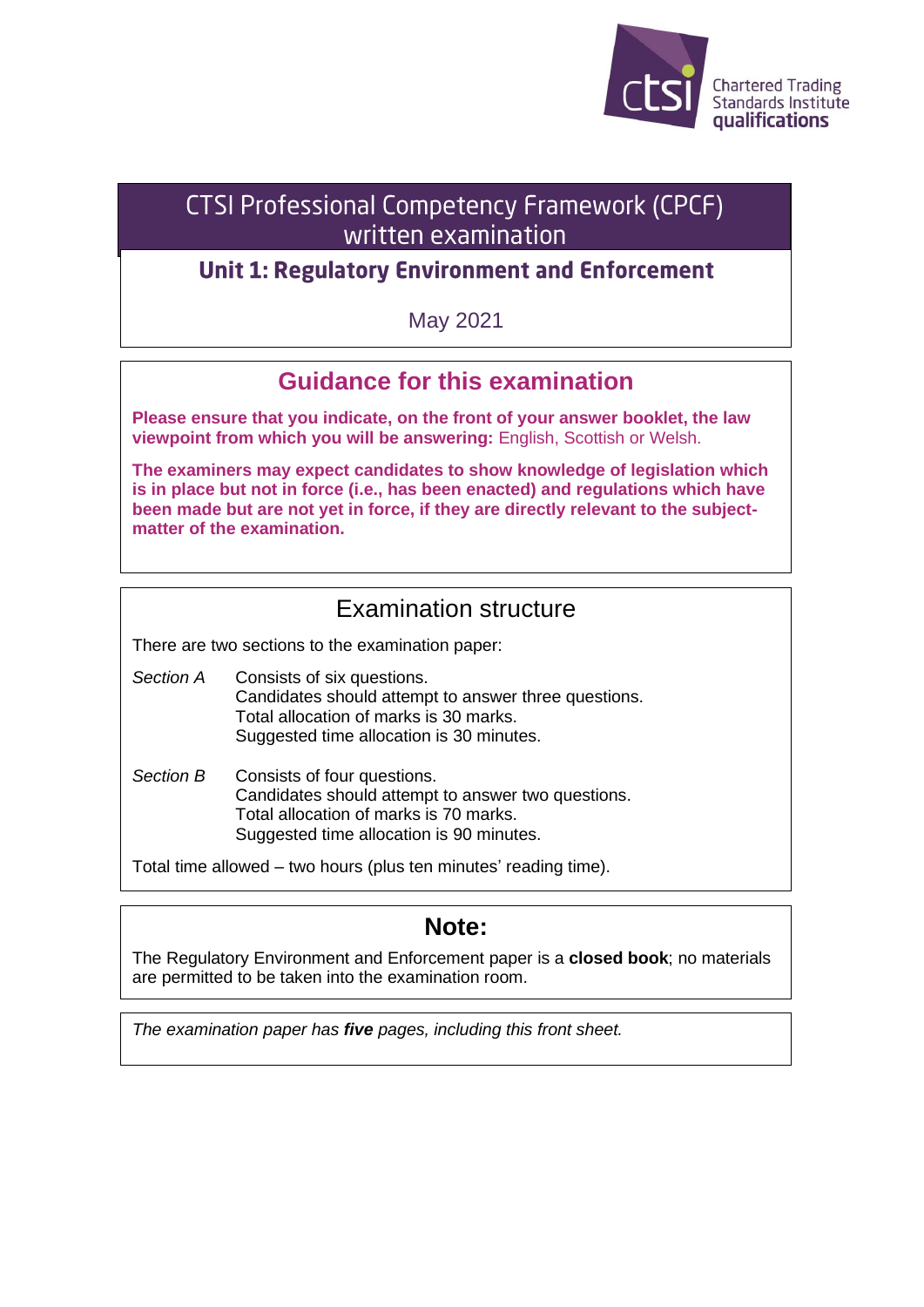**Exam:** Regulatory Environment and Enforcement **Exam cycle:** May 2021

**Time:** 10:00 - 12:00

**Date:** 10 May 2021 **Reading time:** 10 minutes **Reading time:** 10 minutes **Time:** 10:00 – 12:00

#### **Section A Candidates should attempt to answer three questions. Each question carries ten marks. Total: 30 marks.**

- 1. Many trading standards' criminal offences are 'triable either way'. In what courts will these cases be heard and what are the processes that will decide which court will be used? (10 marks)
- 2. Many consumers will tell you that "shops must sell goods at whatever they are priced, even if it is the wrong price". Explain the process that leads to the formation of a contract, to explain why that is not true. Use relevant case law to illustrate your answer.

(10 marks)

3. How has the Consumer Rights Act 2015 made businesses liable for what they say to consumers when they contract for a service? Explain the rights that the consumer has and what remedies are available if these are broken.

(10 marks)

#### 4. **Answer both parts:**

(a) Describe the elements, using practical examples and relevant case law, needed to prove a misrepresentation.

(7 marks)

(3 marks)

(total of 10 marks)

- (b) Describe the three types of misrepresentation.
- 5. What is case law? In the context of criminal law, do all courts have to follow it? What is the hierarchy of the criminal courts? Explain one of the rules of statutory interpretation used by the courts.

(10 marks)

6. What mechanisms are in place, in the Consumer Rights Act 2015, to prevent a trader from taking away a consumer's statutory rights under the Consumer Rights Act 2015? How are these enforced and by whom?

(10 marks)

### **Section A total of 30 marks.**

**End of Section A.**



2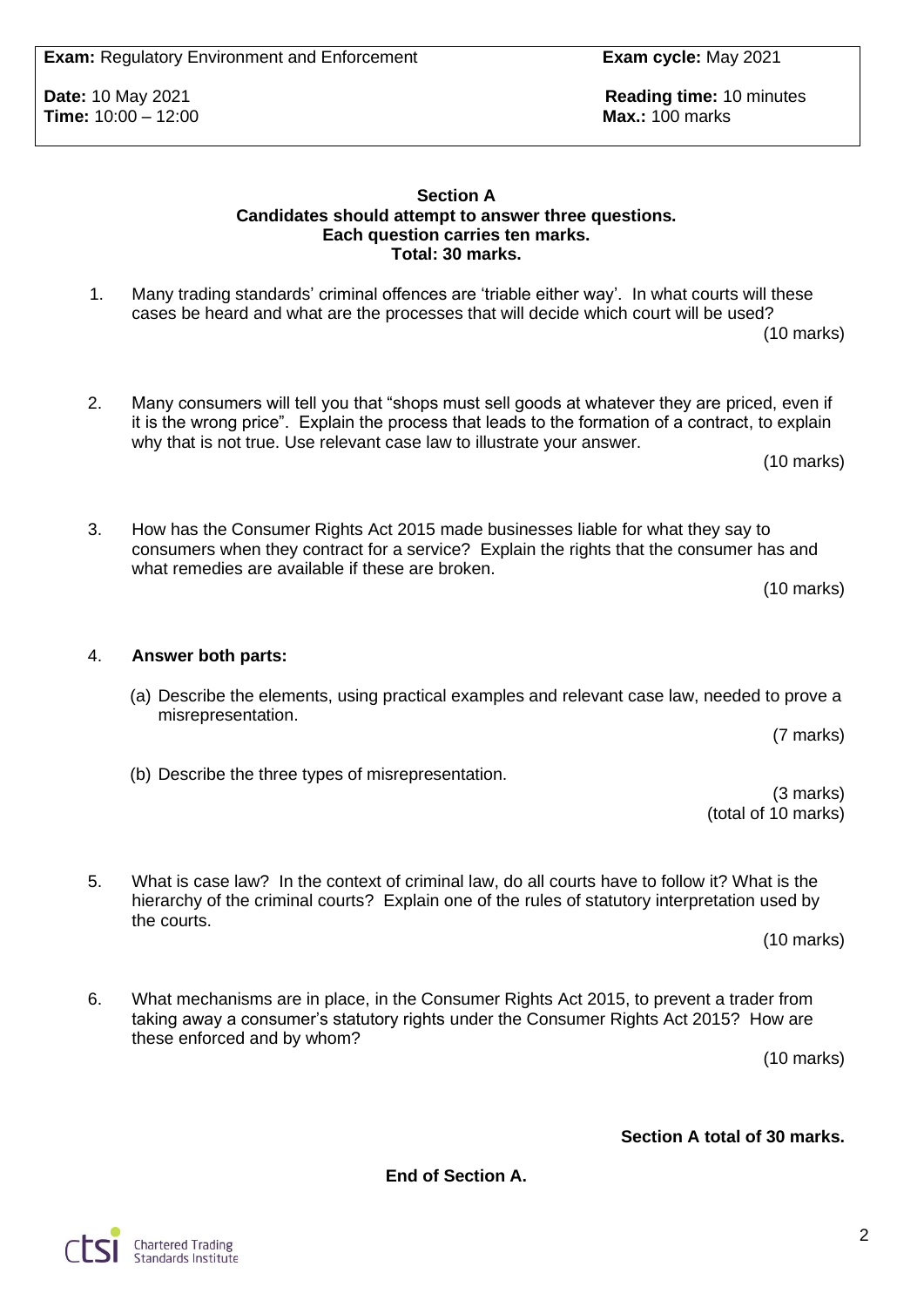#### **Section B Candidates should attempt to answer two questions. Each question carries 35 marks. Total: 70 marks.**

7. You work for a local authority Trading Standards Service and you have been approached by Siobhan for advice concerning a new business that she has opened, selling new furniture and floor coverings. In particular, she wants to know what she has to do if consumers return items that they claim to be faulty.

Write a letter to Siobhan, explaining how the Consumer Rights Act 2015 would apply to her business. In particular:

(a) Explain the consumer rights that would be relevant to her business.

(15 marks)

(b) Explain the remedies that consumers would have if the goods did not conform.

(20 marks) (total of 35 marks)

- 8. Prepare a briefing paper on the Regulators' Code for a group of new Councillors, whose committee will be responsible for Trading Standards. Your briefing should contain the following information:
	- (a) Why Trading Standards must have regard to the Code.

(5 marks)

(b) The standards that the Code expects for Trading Standards regulatory activities, and what they mean in practical terms.

> (30 marks) (total of 35 marks)

**Section B continues over the page.**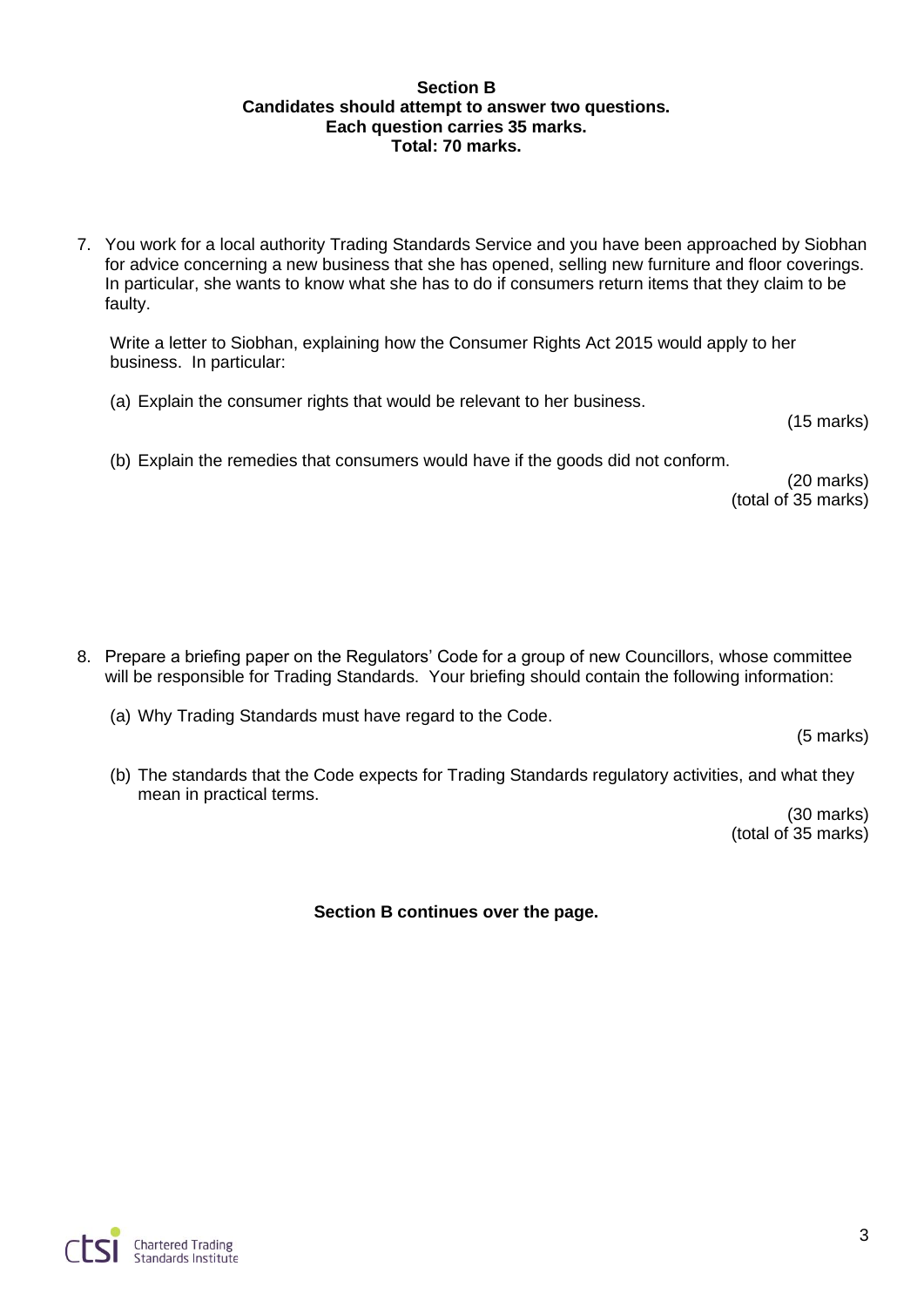9. Martin has driven into his local town to do some shopping and to visit his local hardware store, Harry's Hardware, to collect some shears that he had taken in for sharpening. He also wanted to return some paint that he had bought to paint his outdoor chairs, but which was totally unsuitable for the job.

Martin parked in the supermarket car park, just across the road from Harry's Hardware, and popped into buy some groceries. As he walked back to his car, he was shocked to see a long line of trollies heading towards his car; the member of staff who was moving them had lost control. Luckily, other bystanders were able to stop the out-of-control trolley line, but not before the trolleys had hit and broken the glass in the rear light cluster of Martin's car. Martin went back into the supermarket to complain to the Manager and ask the supermarket to pay for the damage. The Manager said it would not do that as people parked in the car park at their own risk but, as a gesture of goodwill, he offered a voucher, worth £25, to use in the supermarket. Martin said that he would not be shopping there again and said that he would seek further advice about who should pay for the damage.

Martin walked across to Harry's Hardware. He saw Harry at the counter and asked for his shears that he had left for sharpening. As soon as he was handed them, he could see that whoever had tried the sharpen them had completely damaged the cutting edge. He pointed this out to Martin, who said that the work was carried out by a local man, Norman Sharp, and he should take the matter up with him. He also said that Martin would not get his shears back until he paid the £6.50 owning.

Martin then handed Harry the tin of paint that he purchased the week before. He explained to Harry that he had sought his advice before buying the paint; he said that he wanted it for painting some metal outdoor chairs and this was what Harry had recommended. Martin explained that he started to use the paint on the chairs and found that it was not drying. When he checked on the tin, the instructions said that it was suitable for outdoor wooden furniture only. Harry said that he would not refund Martin because he had opened the paint and there was nothing wrong with it; it wasn't his fault if Martin had not read the instructions before applying the paint.

When he got home, Martin found a note through his letterbox from the local Farm Park. One of their llamas had escaped, and they were offering a £50 reward for anyone who could find the llama and secure it ready for their collection. When Martin looked out on to his garden, he saw the llama on his lawn eating his prize dahlias. Despite being spat at, Martin was able to tie a rope around the llama and secure it against the rotary clothes drier, where it could only eat grass and not his favourite flowers. Martin rang the Farm Park and someone came immediately to collect the llama. Martin asked about the reward, saying it would pay for some new plants, but the member of staff said that they always said that when an animal escaped, but didn't pay because it was what any good neighbour would do.

Analyse Martin's legal position using contract law, negligence/delict and the Consumer Rights Act 2015.

(35 marks)

**Section B continues over the page.**